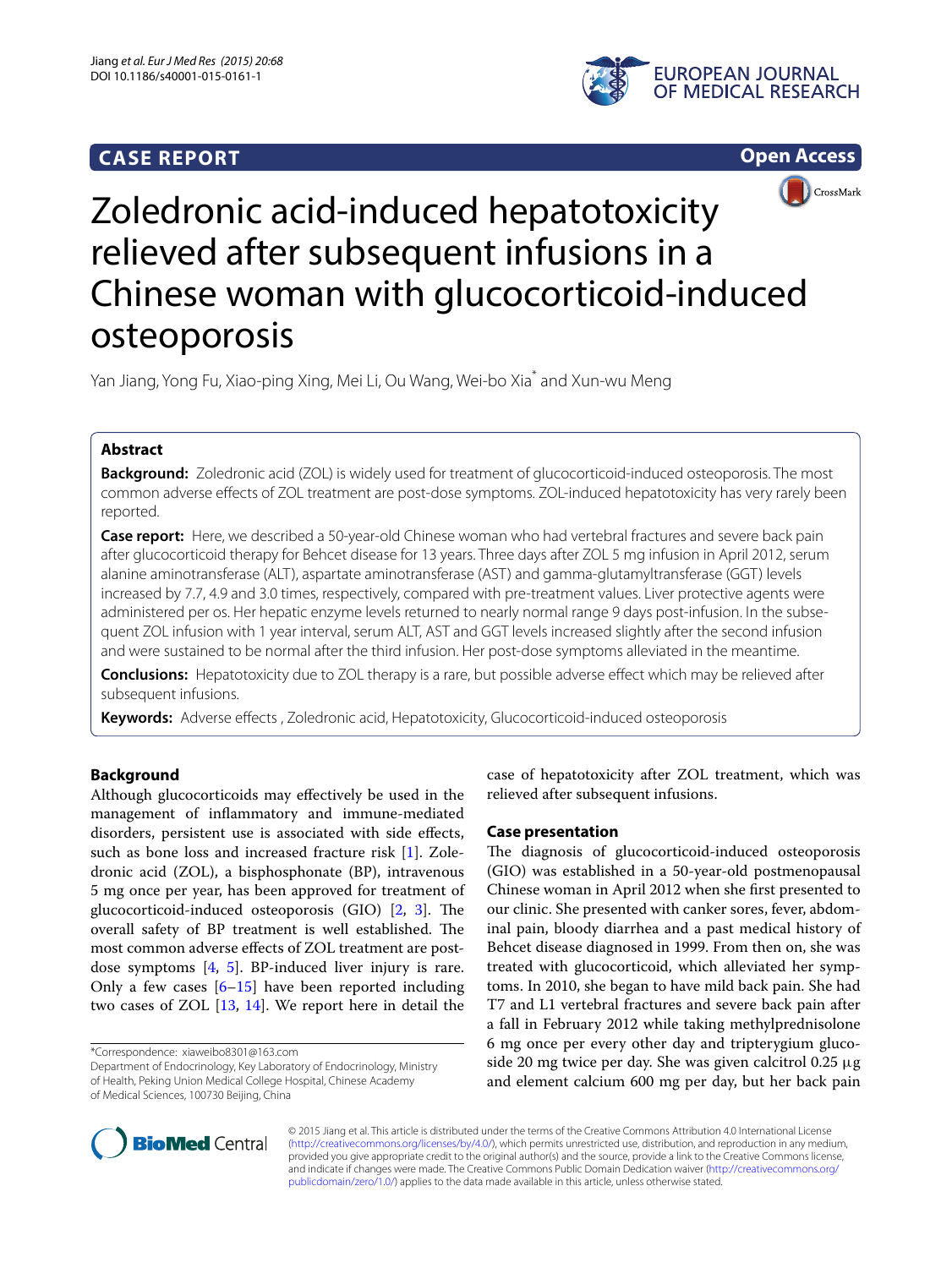did not improve. She also had diabetes for 3 years and received metformin therapy with a plasma HbA1c 6.6 %. She reported no recent viral or bacterial infections. She did not drink or smoke.

The patient's physical examination was within normal limits, with her weight being 59.5 kg and height 153.5 cm (BMI 25.3  $\text{kg/m}^2$ ), except for tenderness in the back. Laboratory examinations showed normal liver and renal functions. Her T score of lumbar spine and femoral neck was  $-2.8$  and  $-1.6$ , respectively.

The patient was given zoledronic acid (ZOL) 5 mg treatment on April 12, 2012. At the day of infusion, she experienced a fever of 38.7 °C, myalgia and arthralgia. Acetaminophen 650 mg per os was given once. These symptoms were self-limited, resolving in 3 days without other nonsteroidal anti-inflammatory drugs (NSAIDs) use. Three days after ZOL infusion, serum alanine aminotransferase (ALT), aspartate aminotransferase (AST) and gamma-glutamyltransferase (GGT) levels increased by 7.7, 4.9 and 3.0 times, respectively, compared with pretreatment values. Serologic tests for hepatitis A, B, C and human immunodeficiency virus were negative. Autoimmunity markers were also normal. Urea, creatinine and blood routine remained normal during follow-up. Abdominal ultrasonography revealed fatty liver. Hepatoprotective agents, glucurolactone (100 mg 3/day) and polyene phosphatidylcholine capsules (456 mg 3/day), were administered per os. Nine days post-infusion, the hepatic enzyme levels returned to nearly normal range. In the subsequent second and third ZOL infusion with 1 year interval, the patient co-received glucurolactone (100 mg 3/day) per os. Her ALT, AST and GGT levels increased slightly after the second infusion and was sustained to be normal after the third infusion (Table [1](#page-1-0)). Her post-dose symptoms alleviated in the meantime without NSAIDs use. The patient obtained significant relief from back pain 6 months after the first infusion and had no new fractures during the 2 years. Her T score of lumbar spine and femoral neck increased to  $-2.6$  and  $-1.3$ , respectively, in June 2014.

## **Discussion**

We reported a 50-year-old Chinese GIO woman who had liver injury after ZOL infusion. Only two cases of hepatotoxicity following ZOL infusion have been previously reported until now. A 53-year Caucasian postmenopausal woman treated for Paget's disease [\[13](#page-2-7)] and a 73-year Chinese woman treated for primary osteoporosis [[14](#page-2-8)] reported transient liver injury 1 day and 3 days after ZOL infusion. They both remained asymptomatic without NSAIDs use. Their serum ALT, AST and GGT returned to normal in 7–12 days. After the first ZOL infusion, our patient took acetaminophen 650 mg once to mitigate pyrexia, myalgia and arthralgia. NSAID (e.g., ibuprofen and acetaminophen) administration, even co-prescribed with intravenous infusion of bisphosphonates, was recommended for reducing common post-dose symptoms [\[4,](#page-2-3) [5](#page-2-4)]. Although NSAID use is a potential cause of liver injury [[16](#page-2-9)], the patient took acetaminophen in case of fever in the past without hepatotoxicity. In addition, one-time routine dose of acetaminophen could not explain the liver injury, which indicated that it was an adverse effect of ZOL.

The other eight cases of hepatotoxicity have been previously documented with BP treatment including

| Date      | <b>Treatment</b>                                         | ALT(U/L)<br>$(5-40)$ | AST(U/L)<br>$(5-37)$ | GGT(U/L)<br>$(10-67)$    | $TB(\mu mol/L)$<br>$(5.1 - 22.2)$ | $DB(\mu mol/L)$<br>$(0-8.6)$ | ALP(U/L)<br>$(30-120)$   | Symptoms                              |
|-----------|----------------------------------------------------------|----------------------|----------------------|--------------------------|-----------------------------------|------------------------------|--------------------------|---------------------------------------|
| 2012-4-12 | ZOL infusion (5 mg)                                      | 33                   | 15                   | 45                       | 9.8                               | 2.6                          | 77                       | Fever 38.7 °C, myalgia,<br>arthralgia |
| 2012-4-15 | glucurolactone (100 mg<br>3/d), polyene)                 | 254                  | 73                   | 135                      | 6.3                               | 2.4                          |                          |                                       |
| 2014-4-18 | phosphatidylcholine<br>(456 mg 3/d                       | 126                  | 43                   | 112                      | 7.7                               | 2.5                          | 118                      |                                       |
| 2012-4-21 |                                                          | 66                   | 40                   | $\overline{\phantom{a}}$ | 11.2                              | 4.3                          | $\equiv$                 |                                       |
| 2013-5-7  | ZOL infusion (5 mg), glu-<br>curolactone (100 mg<br>3/d) | 28                   | 18                   | 30                       | 9.6                               | 2.9                          | 44                       | Fever 38.0 °C, arthralgia             |
| 2013-5-10 |                                                          | 70                   | 40                   | 46                       | 4.6                               | 1.6                          | $\overline{\phantom{a}}$ |                                       |
| 2013-5-13 |                                                          | 48                   | 22                   | 43                       | 6.0                               | 2.1                          | 58                       |                                       |
| 2014-6-22 | ZOL infusion (5 mg), glu-<br>curolactone (100 mg<br>3/d) | 24                   | 20                   | 27                       | 7.2                               | 2.4                          | 51                       | No fever or pain                      |
| 2014-6-25 |                                                          | 31                   | 28                   | 33                       | 5.9                               | 1.6                          | 55                       |                                       |

<span id="page-1-0"></span>**Table 1 Treatment history and the changes of liver biochemical markers**

*ALT* alanine aminotransferase, *AST* aspartate aminotransferase, *GGT* gamma-glutamyltransferase, *TB* total bilirubin, *DB* direct bilirubin, *ALP* alkaline phosphatase